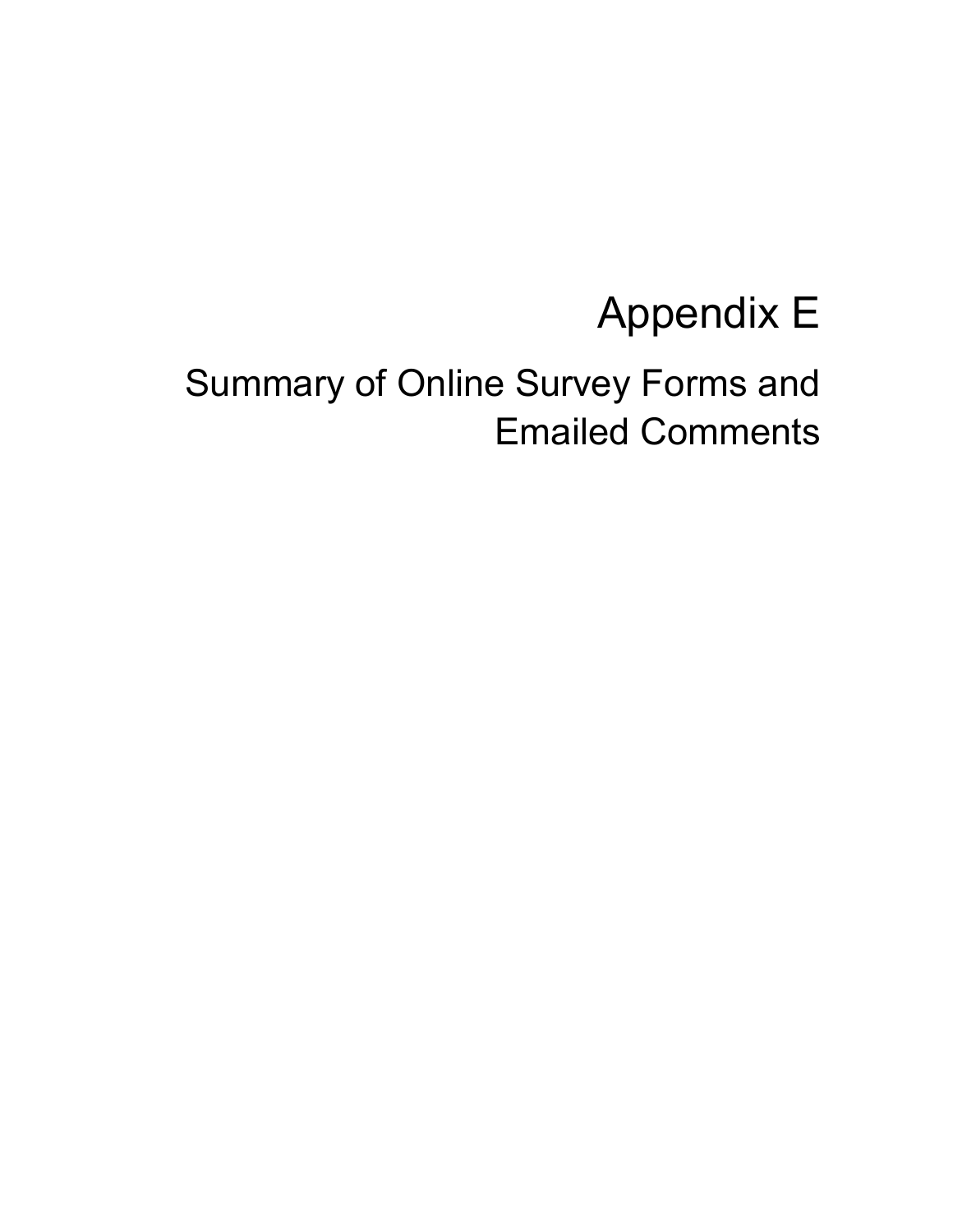#### **Survey responses:**

### **#1**

**Sent:** Friday, November 29, 2019 6:24 PM **To:** Roads.EA **Subject:** Kennedy Road EA Online Open House Comments

**Name: Email:**

**Q1**. What is your home postal code?

**Q2**. Did you attend a public open house? No, I was unable to attend

**Q3**. How did you hear about the open house? Direct Mail/Flyer

Other:

**Q4**. Do you generally agree with the recommendation to widen the road on both sides to balance the impacts on both sides of Kennedy Road?

You are unable to resolve bus stops put at people homes. City staff and politicians do not reply to letters or emails. My neighbors and I are talking to vote current political staff out

**Q5**. Do you generally agree with the recommendation to provide a multi-use path? Busses idle at people homes. Trash is not picked up. People damage people homes and city and YRT do not care of home owners

**Q6**. Do you generally agree with this recommendation? This is not a good idea

**Q7**.Do you generally agree with this recommendation? not a good idea

**Q8**. Do you generally agree with this recommendation? Respondent skipped this question

**Q9**. Do you generally agree with this recommendation? Not a good idea

**Q10**. Do you generally agree with this recommendation? Respondent skipped this question

**Q11**. Do you generally agree with this recommendation? Respondent skipped this question

**Q12**. Do you generally agree with this recommendation?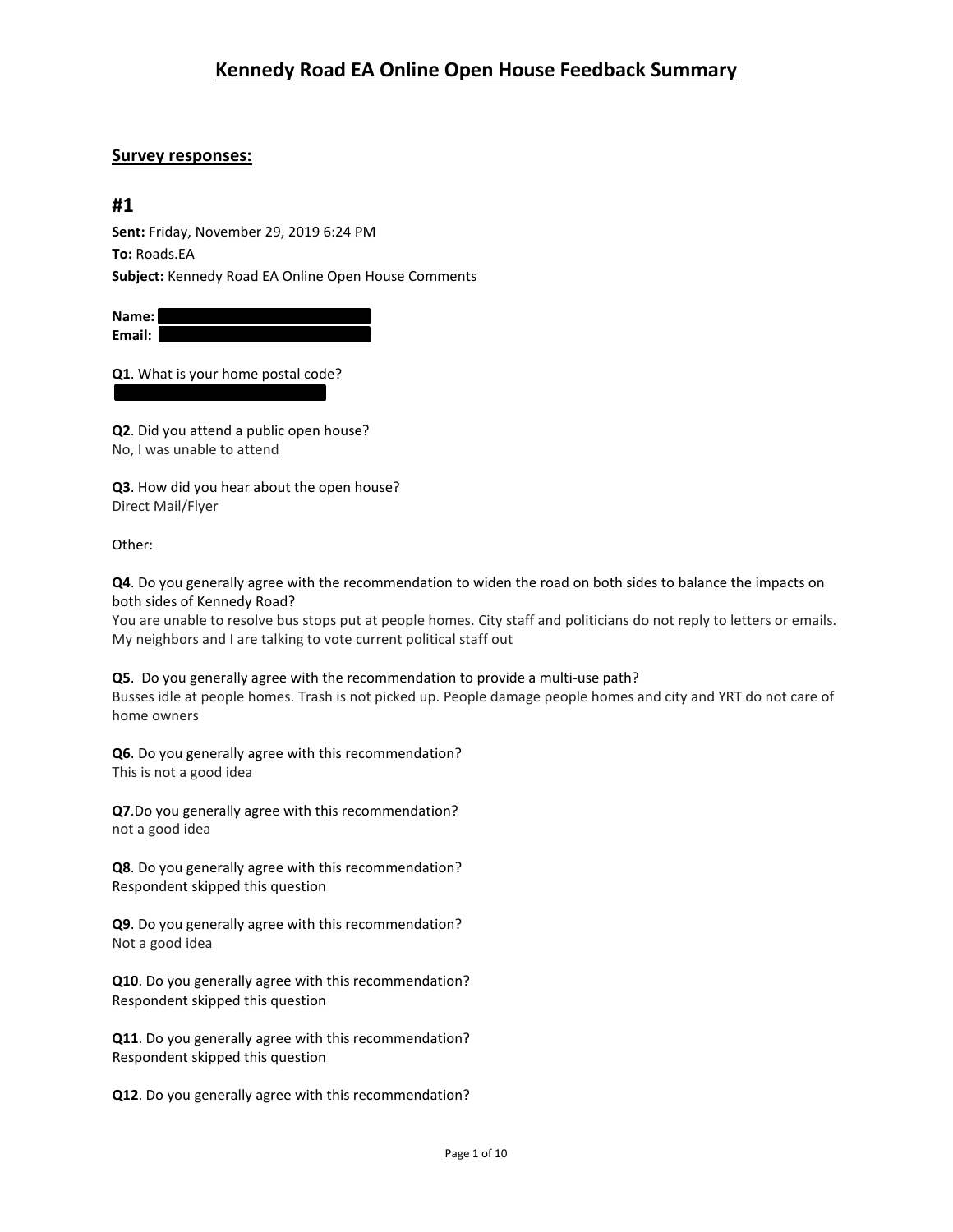Respondent skipped this question

#### **Q13**. Any other comments:

The city does not care of home owners . My neighbours and i are working on our rights and will continue to challange everyone in charge

Confidential: true Subscribe to mailing list: true

## **#2**

**Sent:** Monday, December 2, 2019 11:37 AM **To:** Roads.EA **Subject:** Kennedy Road EA Online Open House Comments

| Name:  |  |
|--------|--|
| Email: |  |

**Q1**. What is your home postal code?

**Q2**. Did you attend a public open house? December 2, 2019

**Q3**. How did you hear about the open house? Direct Mail/Flyer, Other

**Other** 

**Q4**. Do you generally agree with the recommendation to widen the road on both sides to balance the impacts on both sides of Kennedy Road?

My concern is that HOV lanes will not make a huge impact during the times when they are needed. Factor in the 2500 new houses coming to region at 16th & Kennedy for the Yorks Downs development how much relief of congestion will this actually yield? As a relative newcomer to the region it seems we need to plan further ahead. What other construction projects will happen to the north of 16th & Kennedy that will greatly impact use of Kennedy Road in the future?

#### **Q5**. Do you generally agree with the recommendation to provide a multi-use path?

Generally but seriously is there enough pedestrian / cycling traffic north of highway 7 to justify this all the way to Major Mackenzie? I use the road regularly and don't see that many people of cyclists - especially in winter months.

**Q6**. Do you generally agree with this recommendation? See comments re: pedestrians above

**Q7**.Do you generally agree with this recommendation? See comments re: pedestrians above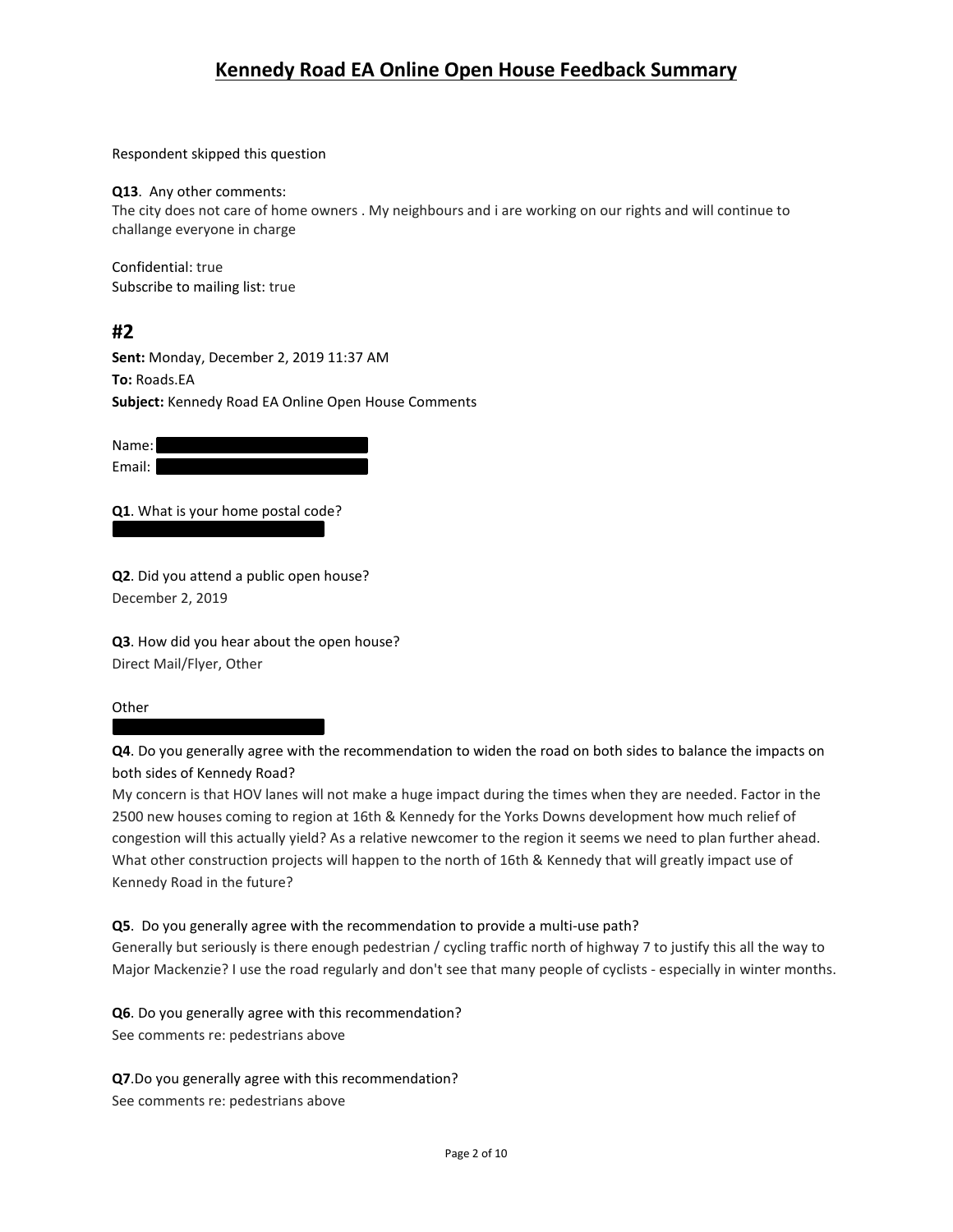**Q8**. Do you generally agree with this recommendation? Respondent skipped this question

**Q9**. Do you generally agree with this recommendation? Respondent skipped this question

**Q10**. Do you generally agree with this recommendation? Respondent skipped this question

**Q11**. Do you generally agree with this recommendation? Given this proposal why has the city just spent \$\$\$ redoing the pathways on either side in the same position they were in? Could they not have been relocated so it only needed doing once?

**Q12**. Do you generally agree with this recommendation? Respondent skipped this question

#### **Q13**. Any other comments:

On the face of it the study seems short sighted. The rapid population growth in the area that is planned will overwhelm any plans being proposed and additional capacity needs to be considered.

Confidential: false Subscribe to mailing list: true

### **#3**

Sent: Monday, December 2, 2019 4:56 PM To: Roads.EA Subject: Kennedy Road EA Online Open House Comments

Name: Email:

**Q1**. What is your home postal code?

**Q2**. Did you attend a public open house? No, I was unable to attend

**Q3**. How did you hear about the open house? Email from the Project Team

Other:

**Q4**. Do you generally agree with the recommendation to widen the road on both sides to balance the impacts on both sides of Kennedy Road? Respondent skipped this question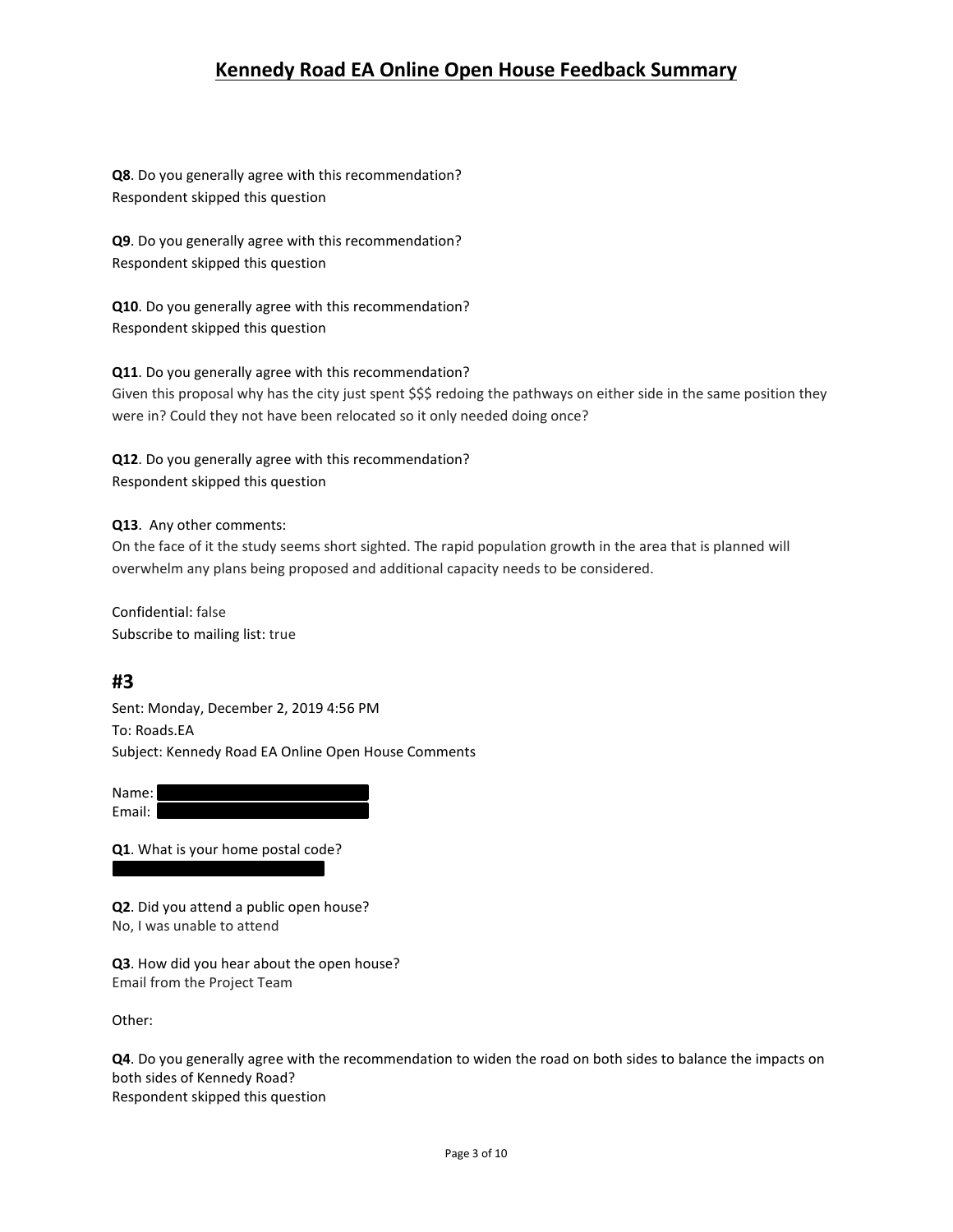**Q5**. Do you generally agree with the recommendation to provide a multi-use path? But I am not sure that this will always be possible on both sides of the road.

**Q6**. Do you generally agree with this recommendation? Respondent skipped this question

**Q7**.Do you generally agree with this recommendation? Respondent skipped this question

**Q8**. Do you generally agree with this recommendation? Respondent skipped this question

**Q9**. Do you generally agree with this recommendation? Respondent skipped this question

**Q10**. Do you generally agree with this recommendation? Respondent skipped this question

**Q11**. Do you generally agree with this recommendation? Respondent skipped this question

**Q12**. Do you generally agree with this recommendation? I think that this will be a challenge due to the short distance between the bridge, Austin Drive and the GO rail line.

**Q13**. Any other comments:

Confidential: true Subscribe to mailing list: true

#### **#4**

Sent: Friday, December 13, 2019 10:15 AM To: Roads.EA Subject: Kennedy Road EA Online Open House Comments

Name: Email:

**Q1**. What is your home postal code? Respondent skipped this question

**Q2**. Did you attend a public open house? No, I was unable to attend

**Q3**. How did you hear about the open house? Direct Mail/Flyer, Email from the Project Team, York.ca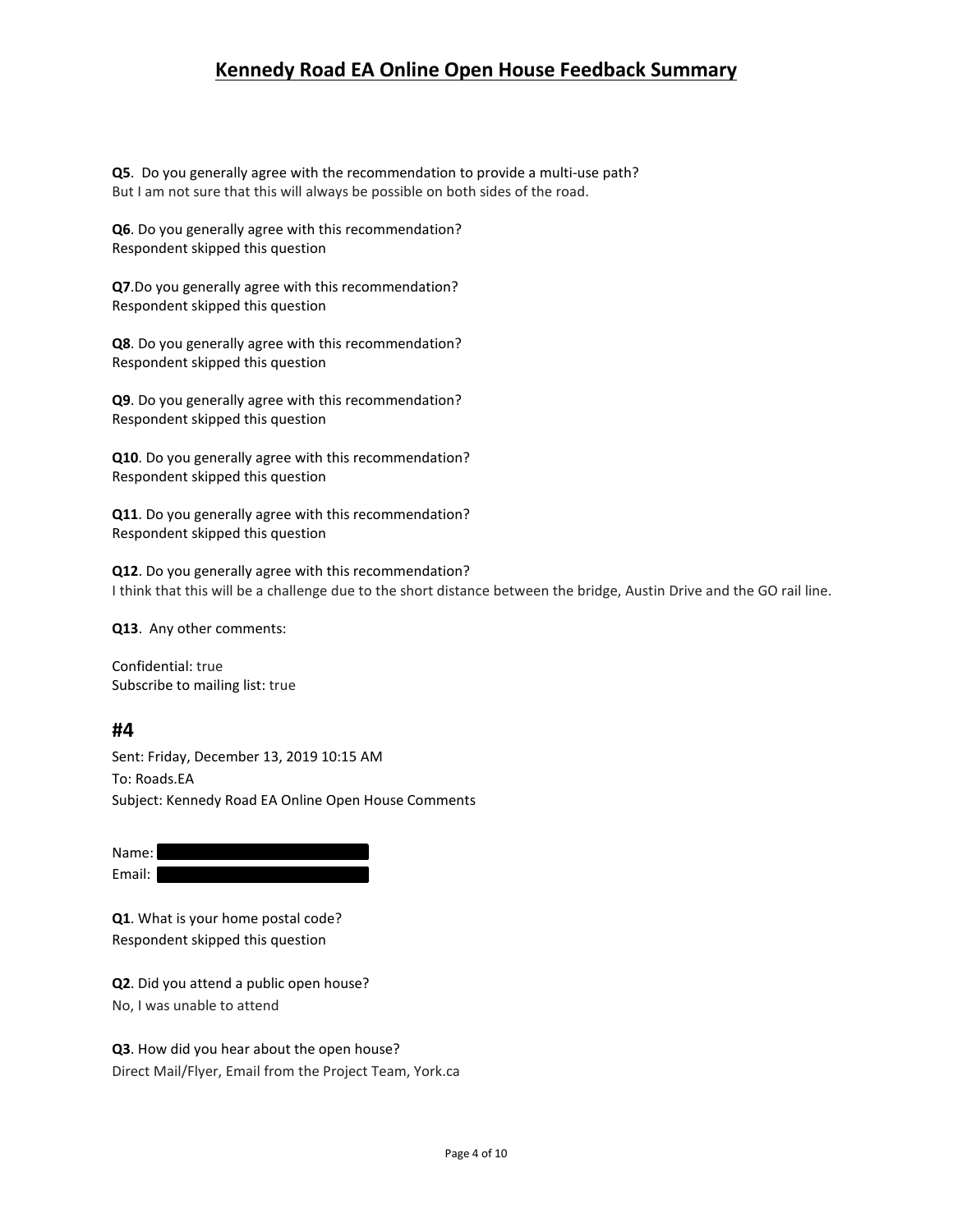Other:

**Q4**. Do you generally agree with the recommendation to widen the road on both sides to balance the impacts on both sides of Kennedy Road?

Respondent skipped this question

#### **Q5**. Do you generally agree with the recommendation to provide a multi-use path?

While the inclusion of active transportation facilities is very much welcomed, the design concept being proposed simply moves the conflict between cyclists and motorists to a conflict between cyclists and pedestrians. Any time that transportation methods of different speeds interact, there is conflict that can result in safety issues. Putting these two mismatched transportation modes together can also have the unintended consequence of pushing cyclists back onto the road in order to avoid pedestrian conflict. The better alternative is to have separate facilities for all three transportation modes. Is there no cost effective way of having separation?

#### **Q6**. Do you generally agree with this recommendation?

Despite the comments above, we understand and recognize that certain constraints will require specific limited areas to have compromised, shared facilities. This alternative makes sense in this case.

#### **Q7**.Do you generally agree with this recommendation?

Again, despite the comments above, we understand and recognize that certain constraints will require specific limited areas to have compromised, shared facilities. This alternative makes sense in this case.

**Q8**. Do you generally agree with this recommendation? Respondent skipped this question

**Q9**. Do you generally agree with this recommendation? Respondent skipped this question

#### **Q10**. Do you generally agree with this recommendation?

We agree with the general vision with respect to the Viva Rapidway, but would prefer to see separated cycling and pedestrian facilities to eliminate the potential for conflict between these two users who travel at markedly different speeds.

#### **Q11**. Do you generally agree with this recommendation?

Again, despite the comments above, we understand and recognize that certain constraints will require specific limited areas to have compromised, shared facilities. This alternative makes sense in this case.

#### **Q12**. Do you generally agree with this recommendation?

Again, despite the comments above, we understand and recognize that certain constraints will require specific limited areas to have compromised, shared facilities. This alternative makes sense in this case.

**Q13**. Any other comments: Confidential: false Subscribe to mailing list: false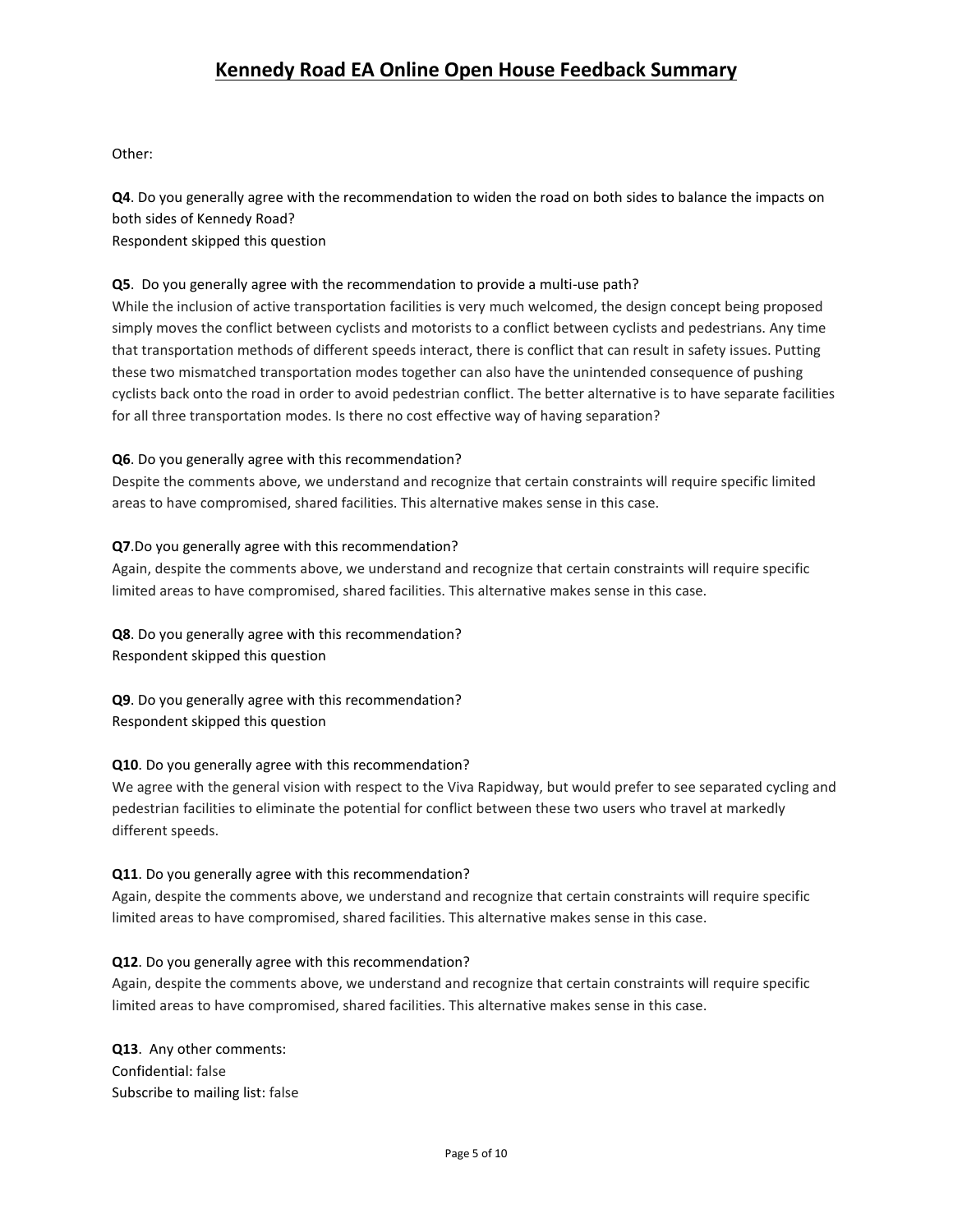## **#5**

Sent: Tuesday, December 24, 2019 1:01 PM To: Roads.EA Subject: Kennedy Road EA Online Open House Comments

Name: Email:

**Q1**. What is your home postal code?

**Q2**. Did you attend a public open house? December 2, 2019

**Q3**. How did you hear about the open house? Email from the Project Team

Other:

**Q4**. Do you generally agree with the recommendation to widen the road on both sides to balance the impacts on both sides of Kennedy Road?

See: 3 links about HOV and HOT lanes:

https://www.theglobeandmail.com/news/national/hov-lanes-a-green-disguise/article733361/

https://scholar.colorado.edu/cgi/viewcontent.cgi?article=2319&context=honr\_theses

https://static1.squarespace.com/static/5babe62b29f2cc0c9b5103a5/t/5bc36756ec212d9111586e4c/1539532634 445/Trojan+HOVs.pdf

Due to Induced Demand, roadwidening will create more congestion, air pollution and traffic deaths, etc.

**Q5**. Do you generally agree with the recommendation to provide a multi-use path? Separation of cyclists and pedestrians has been proven safer world wide. Speed difference is not inviting for both users.

**Q6**. Do you generally agree with this recommendation?

If there is no choice. Narrower lane widths should be considered all the way, since it is safer for vulnerable road users, since they are traffic calming.

**Q7**. Do you generally agree with this recommendation? See above

**Q8**. Do you generally agree with this recommendation? Respondent skipped this question

**Q9**. Do you generally agree with this recommendation? Still a problem at the crossing of the merging lanes, though.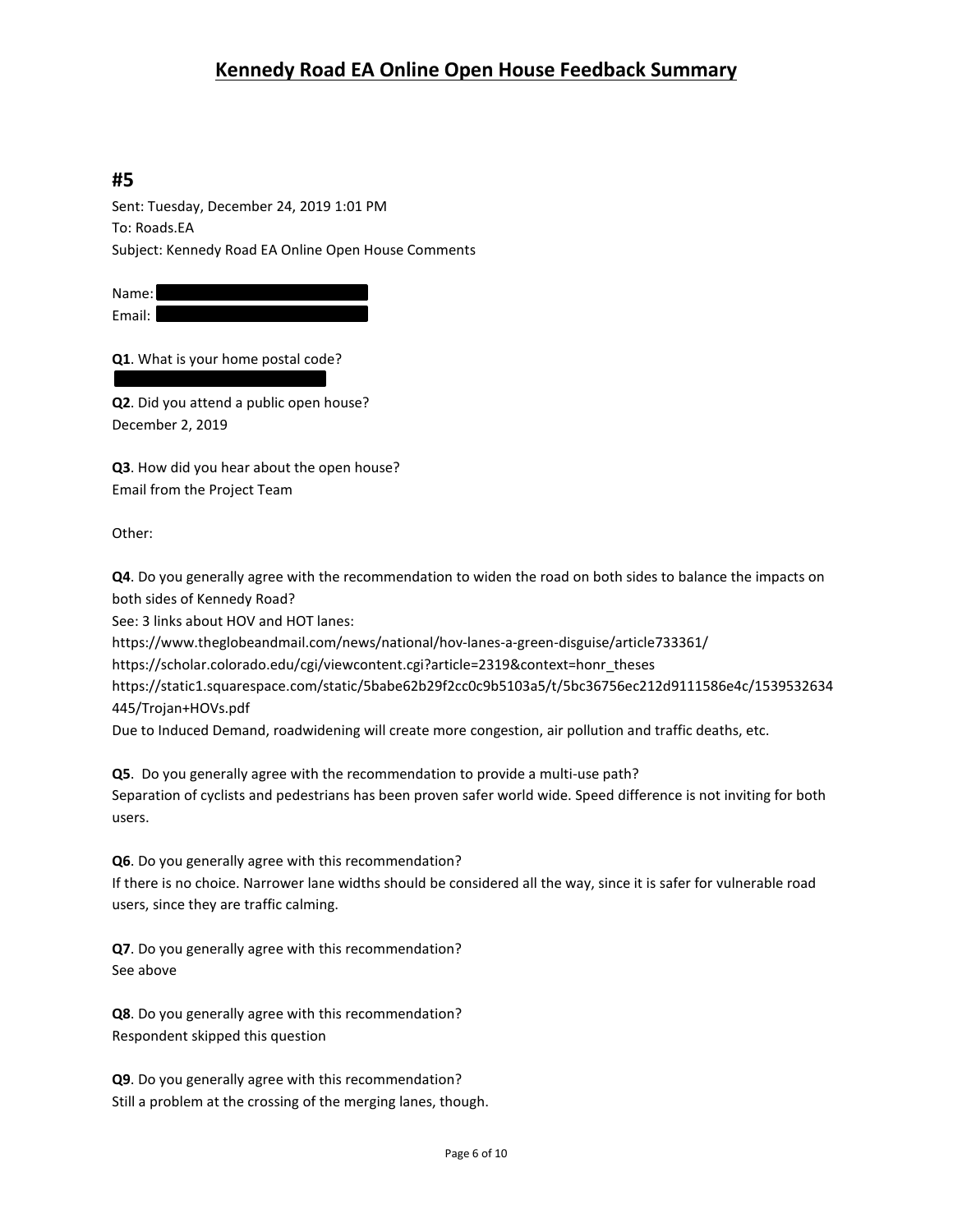**Q10**. Do you generally agree with this recommendation? need to have cycle tracks, separated from pedestrians. Ok with curb lanes for buses for now.

**Q11**. Do you generally agree with this recommendation? Better to have grade separation from the beginning. Frequency of trains increasing.

**Q12**. Do you generally agree with this recommendation? Better to have grade separation from the beginning. Frequency trains and safer for a 6 lanes road.

**Q13**. Any other comments:

A 6 lane road is a Fat road and not a real Complete Street. https://www.strongtowns.org/journal/2016/6/6/narrow-streets-do-more-with-less We also need Protected Intersections: http://www.protectedintersection.com/ The Dutch comments on Nick Falbo's video: https://bicycledutch.wordpress.com/2014/02/23/junction-design-in-the-netherlands/ Confidential: false Subscribe to mailing list: True

## **Email responses via Roads.ea:**

**#1** From: Sent: Wednesday, November 27, 2019 12:25 PM To: Roads.EA Subject: Kennedy Road Project: 99240, 84890, 98960, 81954

Hello,

I was at the Open House 2 Monday Nov 25 at Miliken Mills and was I have concerns about the proposed blocking (Centre median) of Kennedy Road at Denby Court (just north of Hwy 7). I am a resident of Deny Court.

If Kennedy Rd has a centre median put in, and when seconds count, how does EMS get onto Denby Court if they can't turn onto the street? Not every ambulance, fire engine and police car only travel south on Kennedy. There is an aging number of residents and an increase of EMS vehicles on the street in the last few years.

Also, this also does not allow the residents of Kennedy Rd to turn onto our street going north on Kennedy. I don't understand the logic in this decision - we had the exact same issue about 10-12 years ago when this same expansion was proposed. Why should every resident of Kennedy Rd have to go north and turn around or around the block to enter the street? That is illogical. It also means that we can't turn north out of our street, which is just as inconvenient and illogical. why should we be forced to go south to Hwy 7 then eat or west in order to go north?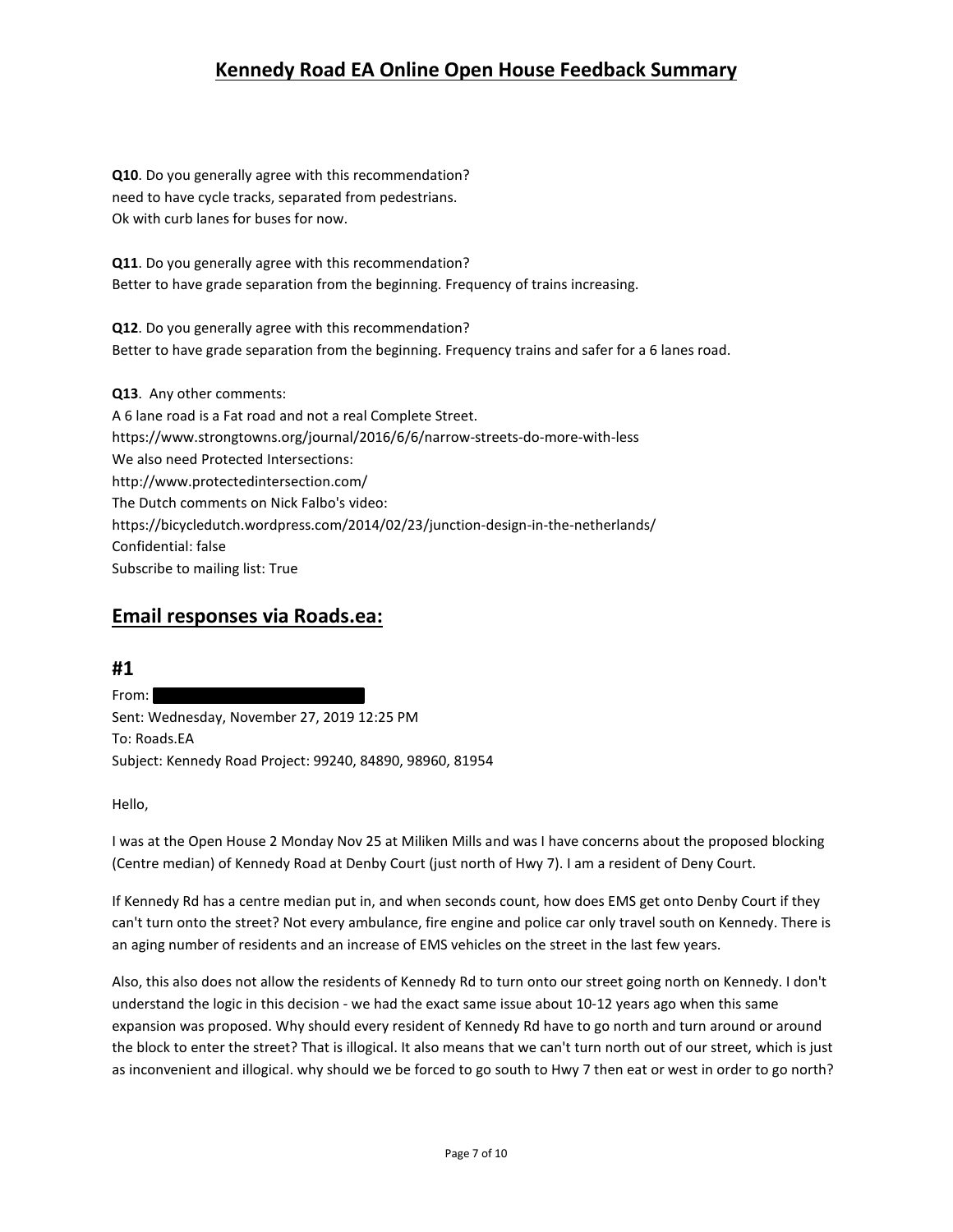Has a traffic study ever been done to review the traffic in and out of Denby Court and how many people go/turn north on Kennedy Rd out of Denby Court and how many people turn into Denby Court from northbound Kennedy Rd? If not, then how are these decisions made?

I would like further discussion with the residents of the street and York Region on this proposed change and it is dangerous for EMS when seconds count and inconvenient for residents who will now how to travel further to get in and out of the street.

I suggest the alternatives are considered:

For this intersection, I suggest reduced lane width no centre median, with a narrow (1metre) multi use path on both sides( not 3 metres as proposed) as this would still accomodate a left turn lane northbound on

Kennedy- there is plenty of room on either side of Kennedy Rd to do this

1) No center median at Denby Court/Second St and Kennedy Rd intersection and leave left turn lane

2) partial median to allow left turns into Denby Court from northbound Kennedy Rd and leave left turn lane

3) lowered median that can be driven over to allow left turns into Denby Court from northbound Kennedy Rd and leave left turn lane

Again, before any bad decisions are made for this intersection, I request a meeting with Denby Court residents and York Region to discuss these changes.

I will work to get Denby Court residents to attend this meeting as this is a seriously flawed proposal for a median blocking Denby Court.

Regards,

**#2**

**From: Sent:** Tuesday, December 3, 2019 6:16 PM **To:** Roads.EA **Subject:** Kennedy Road Class Environmental Assessment Study

Hi,

I have received your contact information from my family member who attended the open house you hosted last Monday, November 25th to discuss the planned development on Kennedy road. I have reviewed the purposed development plans and information you provided to my family and neighbours and wanted to share my thoughts.

Overall, I feel that widening Kennedy road north of highway seven is nowhere near as important as widening Kennedy road from south of highway seven. From my daily commuting I can tell you that getting from the 407 ramp at Kennedy and going north to highway seven adds an additional 20 minutes to my commute. Along Kennedy traffic is constantly slow moving and high volume and I often find that once traffic reaches highway seven does it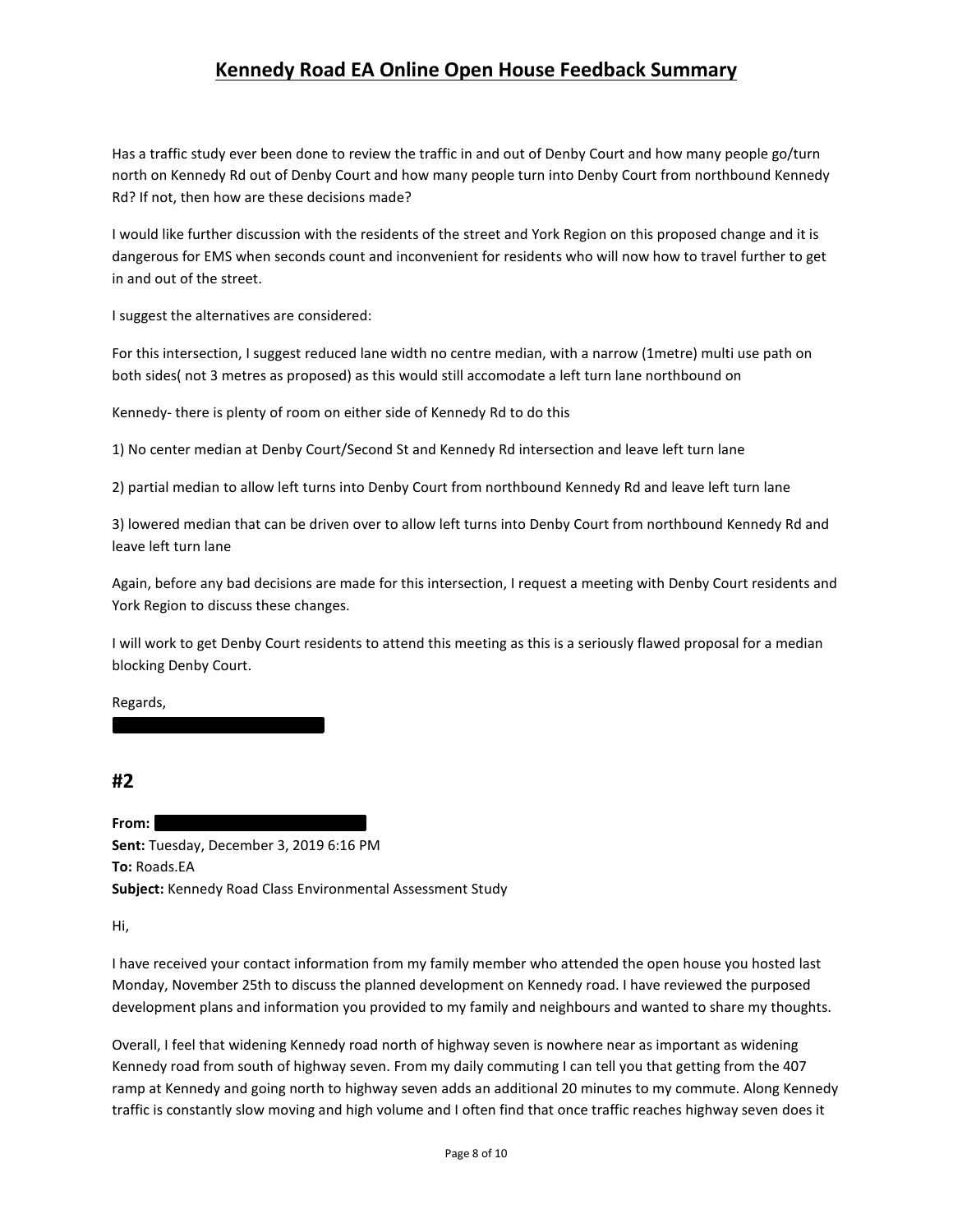actually begin to thin out. I feel that Kennedy north of highway seven is not an issue and that efforts to improve traffic flow should solely be focused on Kennedy south of highway seven.

Another concern I have is regarding the impact of widening Kennedy road. Right now I feel the width of the road and the amount of sidewalk and green space on either side of the road provides privacy and safety to those who live along Kennedy and pedestrians on the sidewalk. I also find it atheistically pleasing and appreciate that it has always stayed the same in an ever-changing Markham. Widening the road will reduce the space between pedestrians and cars and will substantially increase the noise levels for residences who back on to the road. These noise levels may come with health complications and can reduce property value. Paramount to these concerns are the wellbeing of the trees along the road. I am militantly against the destruction and removal of the still young trees that line Kennedy road. With so much development already occurring in Markham removing trees that house wildlife and provide privacy to residences that are already backed on to a noisy area is immoral and unnecessary. I truly feel Kennedy is wide enough for the traffic that goes along it and that the real issue lies south of highway seven and between 14th avenue.

I also feel that widening Kennedy road for the sake of bus and bike lanes is unneeded. I have lived at the same address for 24 years and can tell you buses on Kennedy are scarce and have no impact on traffic. Another reason why I feel reducing sidewalk space and the space between them and the road is a poor choice is because of the amount of safety and distance they provide to pedestrians on bikes. The current layout keeps them safely away from traffic with enough space for simultaneous walkers and bikers. Ripping up land so that you can move bikers closer to the road itself is illogical and dangerous. I whole-heartedly disagree with the decision to introduce multilanes to a street that has neither significant bus or pedestrian traffic. Included in this opinion is the disagreement for multi-lane paths by Hagerman Cemetery and St. Phillips Bethesda Cemeteries.

In regards to the plans to shift the Viva rapid-way I am not in agreement. I have never agreed with the Ultimate Vision and the use Viva medians and separate bus lanes along highway seven. And as for the idea of introducing multi-lane plans I am also not in agreement as per my previous thoughts.

My last and most serious concern is regarding the plans to build a median along Kennedy. In my honest opinion I feel that not only is this idea completely unnecessary and waste of tax payer money, but is unsafe and illogical for those that live along Kennedy, like myself and my family. I understand that we are only one small street and that we do not compare to residential neighbourhoods in the surrounding area, but I implore you to not build a median that forces us to drive needlessly around Unionville just to pull into our driveways. This will add so much aggravation and nuisance to our daily lives and will impact our ability to come and go as we please with our daily errands. I understand it helps stop people from using our street for U turns but in all honesty this is not a pressing issue we encounter on a daily basis.

In terms of the purposed GO rail Underpass or Overpass near Austin Drive, I would like to hear more about these plans and would of course be against them if they included the destruction of the land and introduction of multilanes surrounding Kennedy road. Despite the various qualms I have with these development plans I do agree with the idea of pedestrian lanes near the 407 ramps. There is a considerable amount of foot traffic near the East and West 407 ramps and I think it would be beneficial for the pedestrians that frequent those crossing to have more safety measures put in place.

I have lived along Kennedy road my whole life and have witness the surge in development in Unionville and Markham as a whole and I feel strongly about the preservation of Kennedy north of Highway seven. It would be